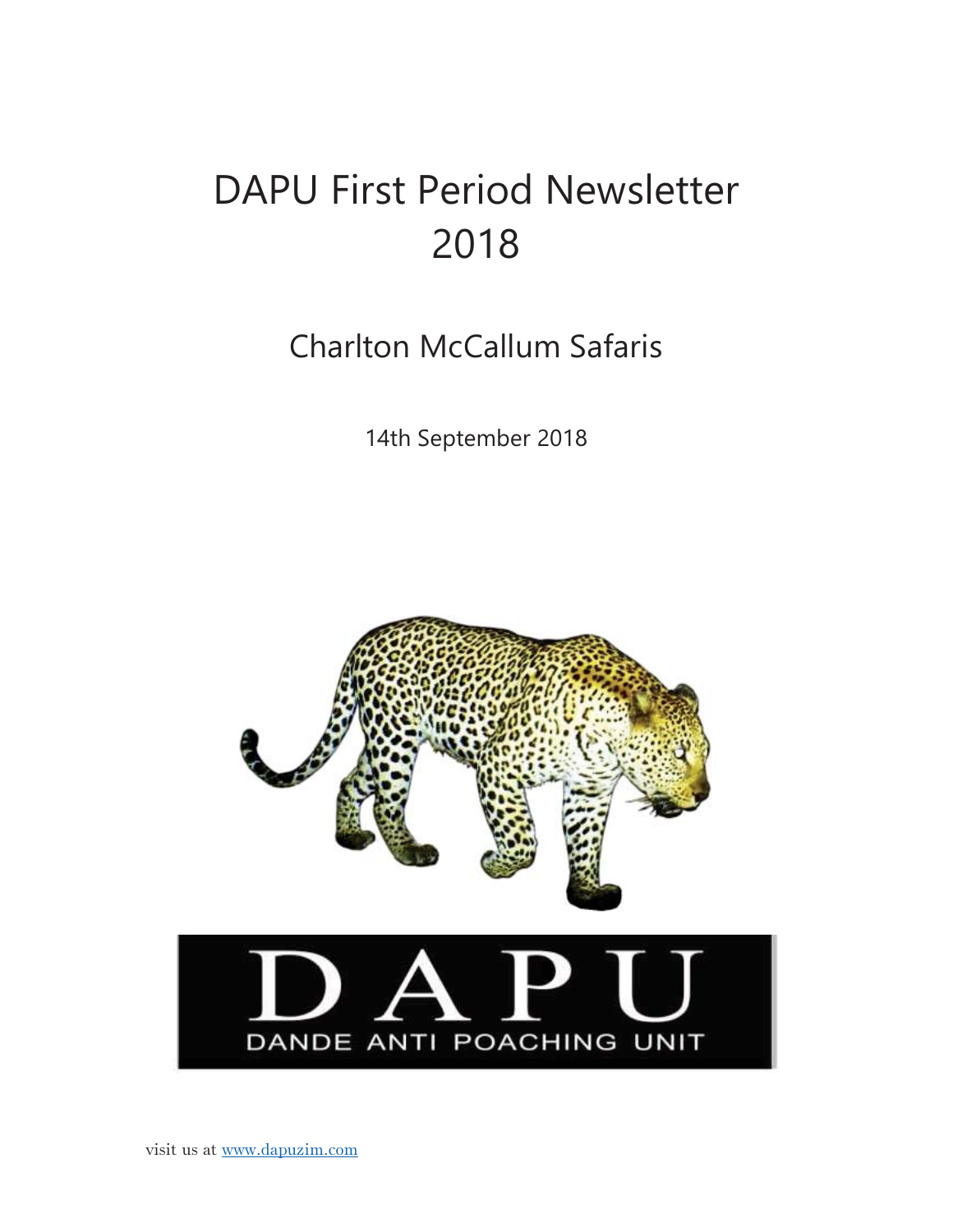Dear Friends,

Thank you all so much for your unwavering support. DAPU's "different" year seems to be continuing. The PAC / Human Wildlife reports have only just started to finally tail off after a truly horrible run!

Currently the DAPU scouts are all either monitoring hunts or are on patrol, so basically we are in full swing. This is the period in the year where in reality we have had multiple groups of hunter out all the time, so we get nice un biased reports from our hunters and clients alike. There have been some snares picked up but basically the number has been negligible. This next September to December period is always the time for snaring.

We have continued to meticulously document all of our support, deployments, wins and losses and here we share a summary with everyone who so graciously and generously supported all of our efforts both financially and in kind. As we grow from strength to strength we look forward to your continued support.

With Regards,

Myles E. McCallum James D. Charlton Charles Ndondo

Harare, Zimbabwe 19 September 2018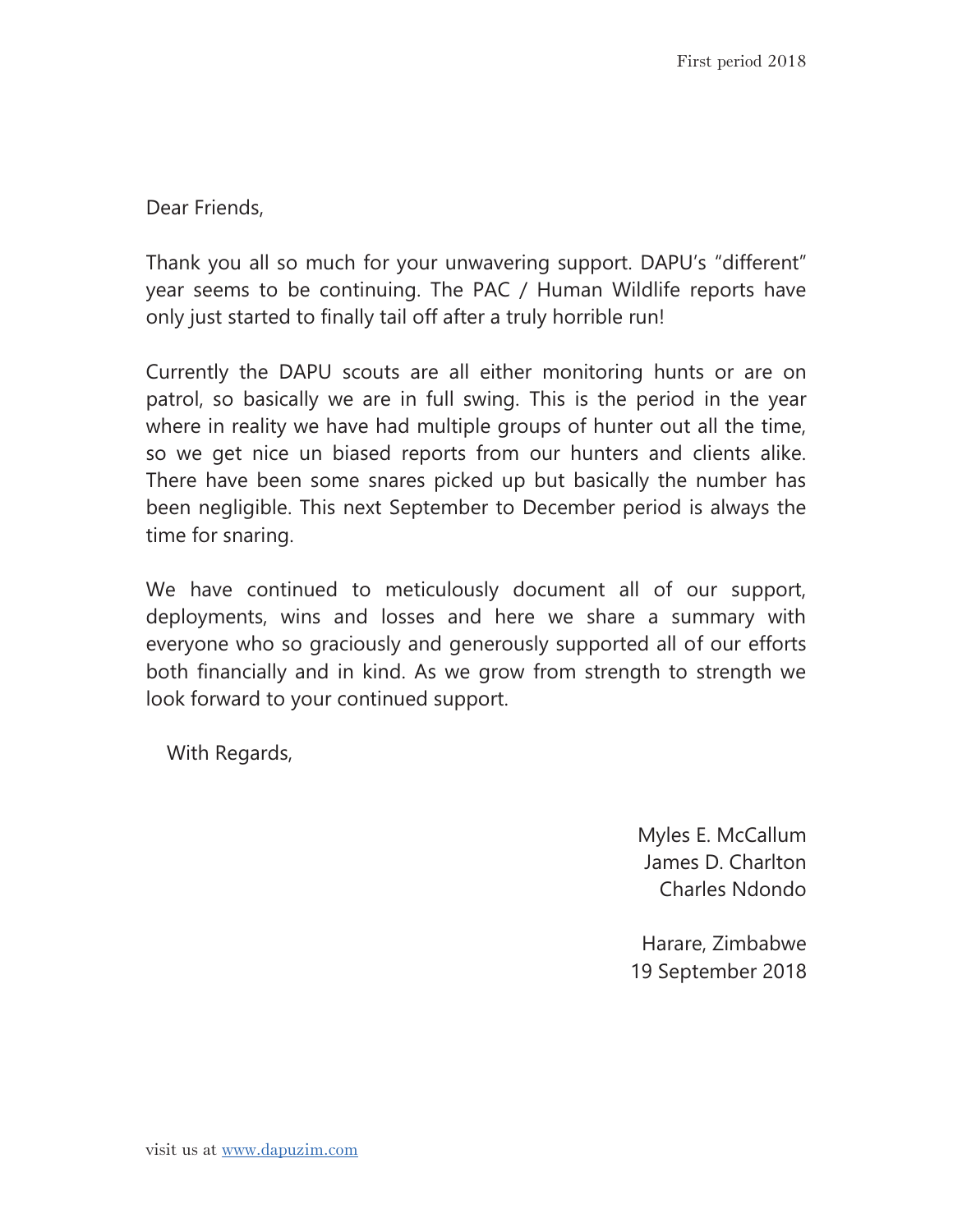## CONTENTS

| 1  | Changes                                                                                                                                                 |    |  |  |  |
|----|---------------------------------------------------------------------------------------------------------------------------------------------------------|----|--|--|--|
| 2  | Peter Stewart fine art                                                                                                                                  |    |  |  |  |
| 3  | The "hunting" season                                                                                                                                    |    |  |  |  |
| 4  | Snaring and general poaching                                                                                                                            | 6  |  |  |  |
| 5  | Elephant poaching                                                                                                                                       | 7  |  |  |  |
| 6  | Problem animal control<br>7.1.1<br>Elephants<br>Lion<br>7.1.2<br><b>Buffalo</b><br>7.1.3<br>Crocodile<br>7.1.4<br>7.1.5<br>Hippo<br>Snakebites<br>7.1.6 | 8  |  |  |  |
| 7  | Netting on the Zambezi                                                                                                                                  | 10 |  |  |  |
| 8  | Goals for 2018                                                                                                                                          |    |  |  |  |
| 9  | Other news – "Hearts and Minds".                                                                                                                        | 11 |  |  |  |
| 10 | Flying for wildlife and others                                                                                                                          |    |  |  |  |
| 11 | Dallas Safari Club - Foundation and DSC Lubbock Chapter                                                                                                 | 15 |  |  |  |
| 12 | <b>New Partners</b>                                                                                                                                     | 15 |  |  |  |
| 13 | <b>Conservation Force</b>                                                                                                                               |    |  |  |  |
| 14 | Income and Expenses YTD                                                                                                                                 |    |  |  |  |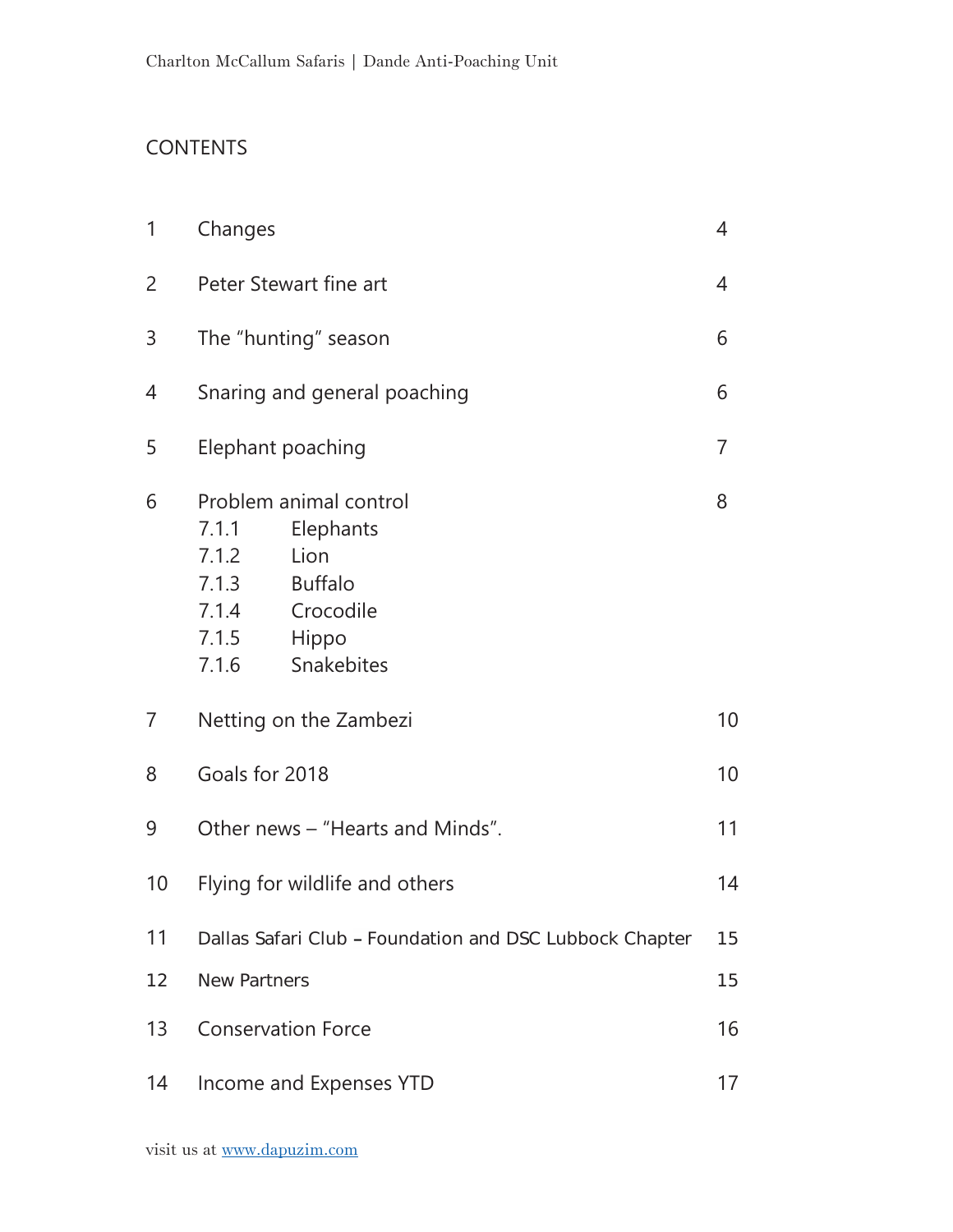## 1. Changes

Owen Zviwanza is picking up more and more responsibility for DAPU every month, which is great. We have also had Max Dezelene from France join us for a three month "stint" as part of his apprenticeship to being a PH. Max has been on a patrol and has more lined up. Once again, Buzz and I enjoy getting a fresh perspective from people like Max, so that we can really gauge if DAPU is working.

As previously mentioned Ward 1 (Kanyemba) has decided to retrench all six of their DAPU scouts as of 1<sup>st</sup> April 2018 for reasons of their own. Buzz and I were forced to let the process play out. National Parks and Council have since mandated that ALL DAPU scouts must get a basic certificate of training before they can be deployed at all. So a huge thank you to the African Wildlife Foundation who have stepped into the breach and funded a 30 day course to be run by National Parks  $(1 - 30<sup>th</sup> October)$ *and* have contributed significantly to some seriously smart kit for all of the DAPU staff!!!

So we would like to think that after this course, we will be back up to 22 scouts again, freshly equipped and trained and with a much improved morale! The lack of continuous training is certainly an area that we need to pay more attention to going forward.

#### 2. Peter Stewart fine art

Peter Stewart painted "The Warrior" (16 x 24 inches) on Belgian canvas in support of DAPU. The male lion is the king of beasts, the top of the food chain and the most dominant force in the African Bush. Male lions are viewed as this majestic, regal creature that is protector, a father and warrior. The one that will put his life on the line for the pride. **SOLD** to Mr. John Gisler.

AND…

Peter also painted "Horn of the Hunter" depicting a magnificent dagga boy in that classic "you owe me money" pose which was **SOLD** to Mr. George Graham. Thank you Peter Stewart, thank you Mr. George Graham and thank you Mr. John Gisler for your extremely kind support!!!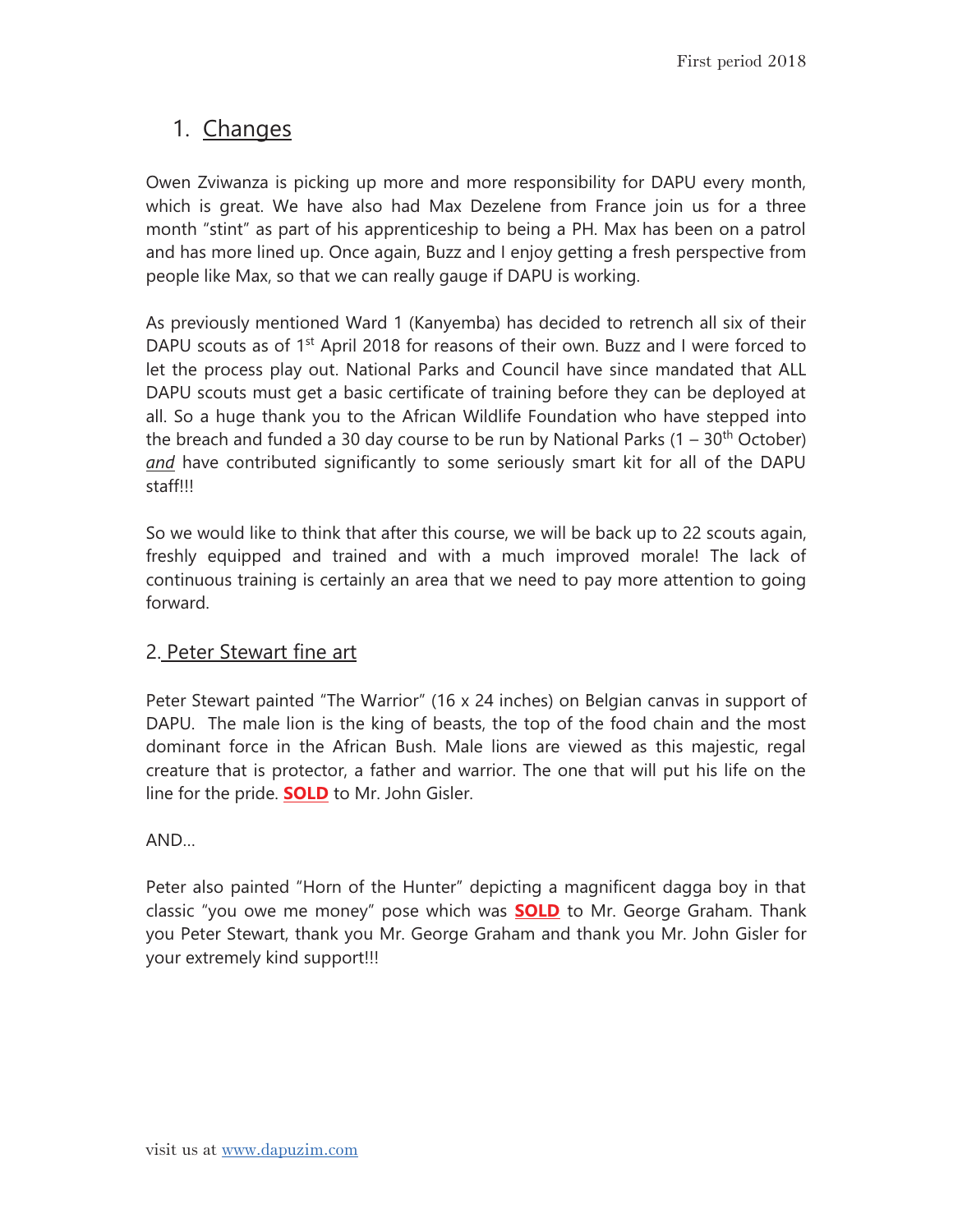

**Figure 1 "the Warrior"**



**Figure 2 "horn of the hunter"**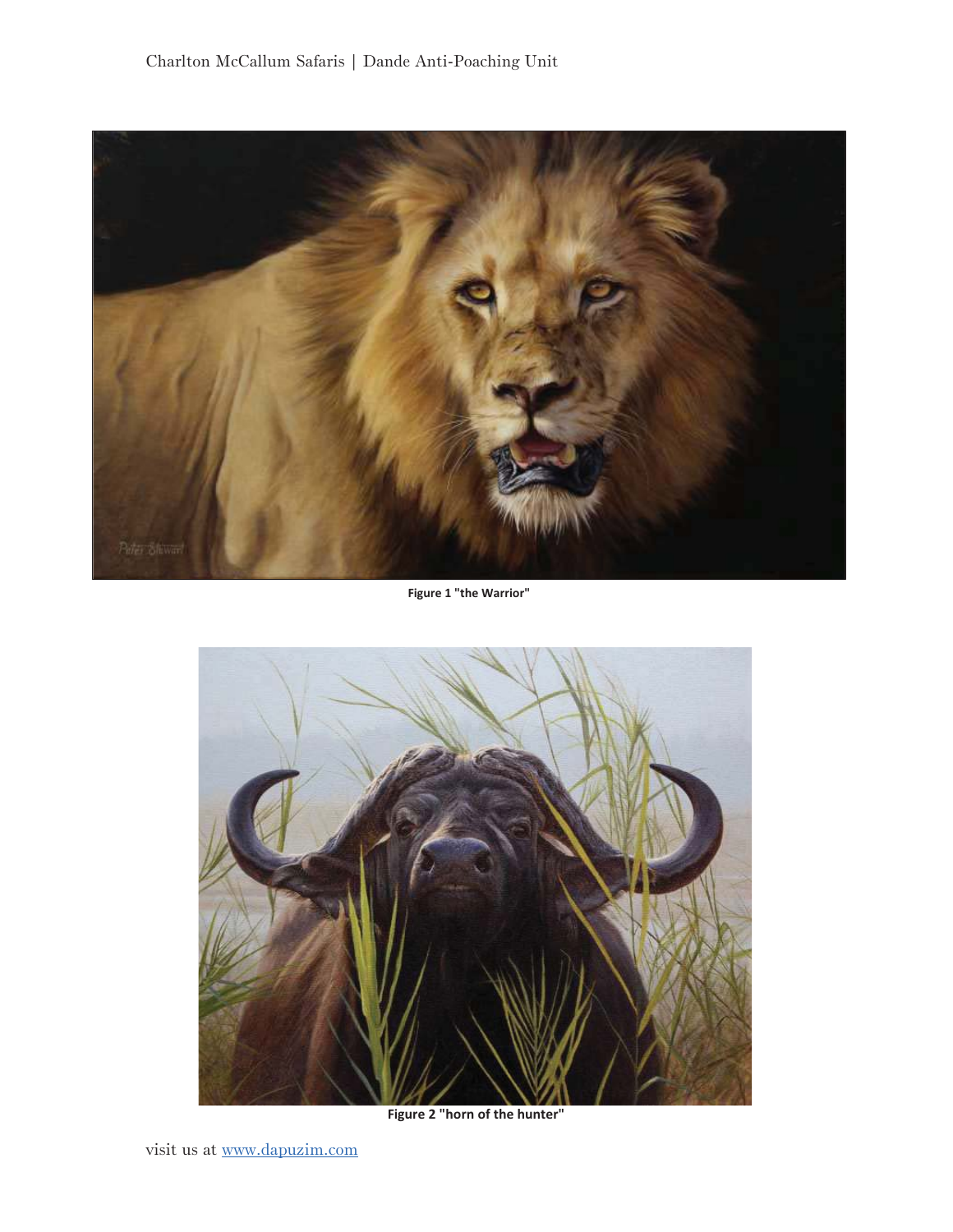## 3. The "hunting" season.

We call the May to end of August the "hunting" season. In terms of DAPU it has been a relatively quiet time. Snare yields are at an all time low. Our hunters have also picked up a few snares (which are not all recorded here) but not many really – certainly not many compared with historical data. Ward 1 (Kanyemba) has been definitely been affected by laying off their scouts – the bulk of snaring recorded has mostly been in Ward1.

This period is traditionally the quietest for DAPU for two good reasons:

- 1. Our hunters are the best game scouts possible. Poachers actively avoid bumping into hunting parties.
- 2. The villagers in May and June are still harvesting their crops so are "otherwise occupied" as it were. For sure though, activity picks up in August.

## 4. Snaring & general poaching.

The January to end of August period in 2018 has been much, much quieter than the same periods in 2014, 2015, 2016 and 2017. In terms of snares picked up and meat poachers arrested, the yield has been drastically reduced. Six enterprising villagers dug a pit trap on a game trail in ward one, caught and killed a buffalo calf. They did not however bargain for a neighbor to send one text message through to DAPU (he valued his reward more than a possible share of the meat!!!!). All six were arrested and lightly sentenced.



**Figure 3 "Intrepid buff poachers".**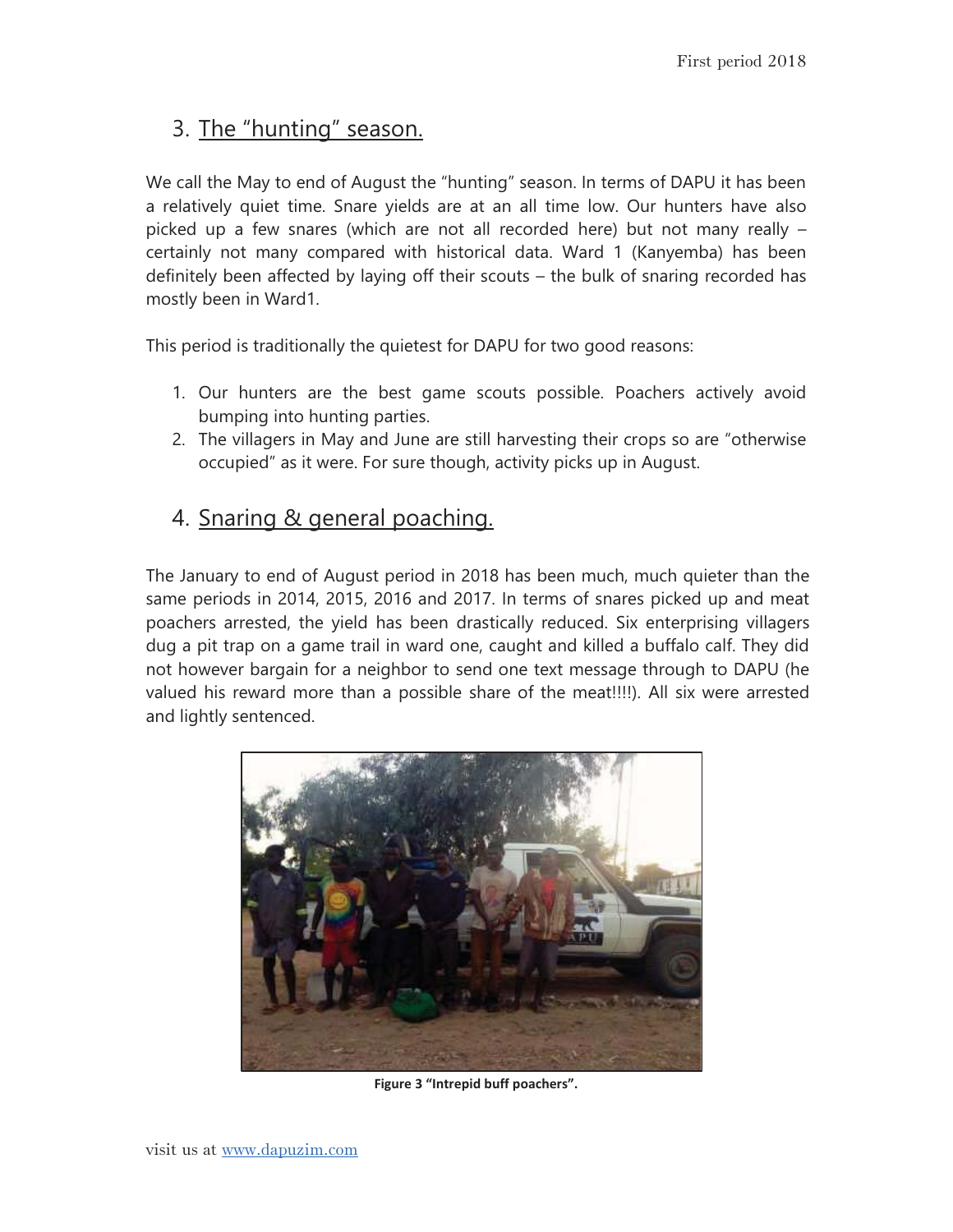

#### 5.Elephant poaching.

There have been two elephant poached in Dande thus far in 2018 - both in Dande East (which are the first in that area for 9 years). The shots heard in the Irira area have not yielded any carcasses.

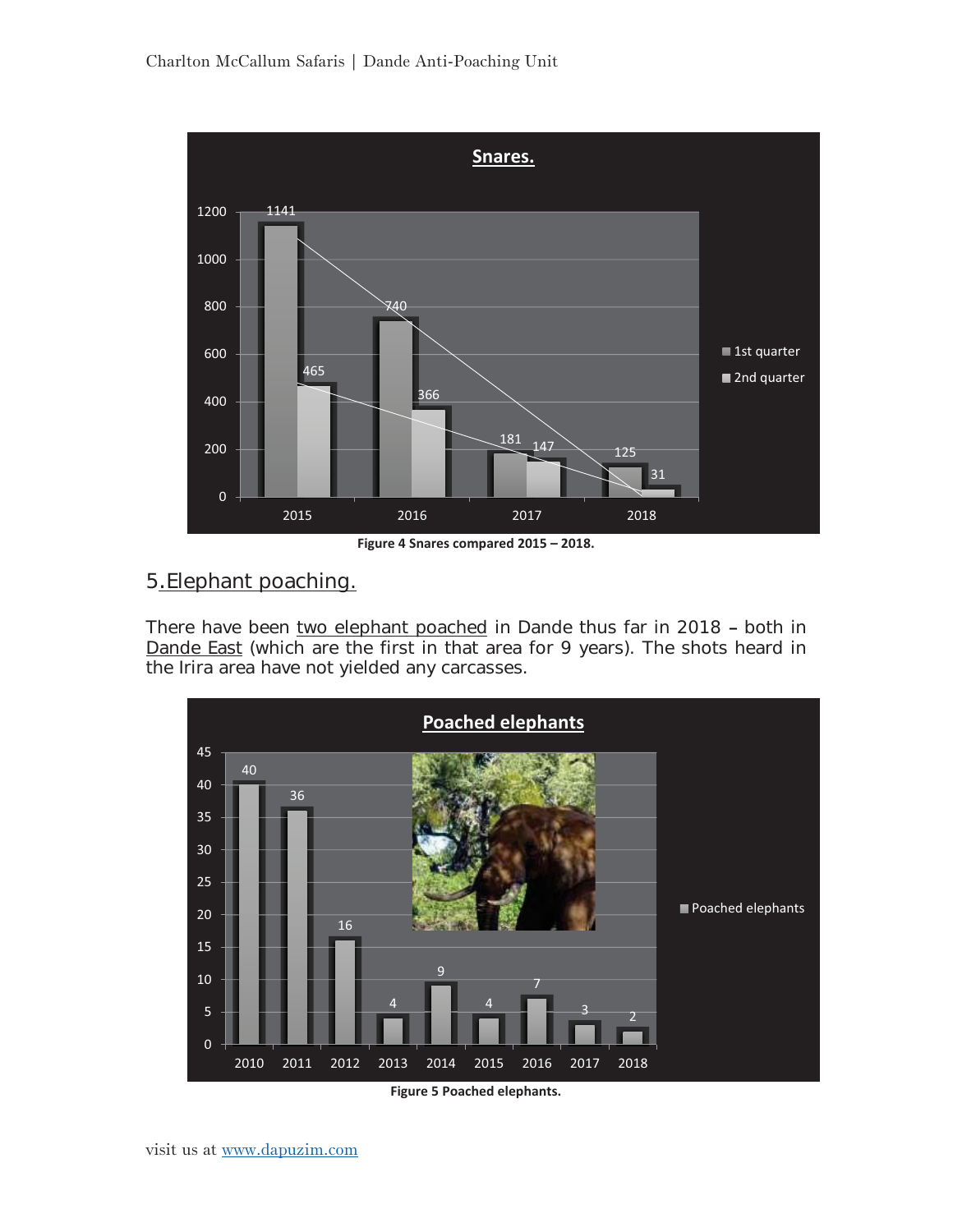## 6. Problem Animal Control

Duties for DAPU scouts also include attending to Problem Animal reports (PAC). Obviously "the peak season" for PAC is the cropping season but in 2018, we were inundated by calls until very recently. This has certainly been our worst year (in 9) in terms of PAC and we are very glad that it is mostly over for the year.

#### 6.1.1 Elephant.

In addition to the two kids killed, two people hospitalized earlier in the year, one older gentleman was killed trying to protect his fields on the 9<sup>th</sup> August. To date four elephants have been shot in 2018. Our DAPU crews have been pretty much on full time elephant PAC rosters from February through to the end of June.



**Figure 6 Wound & musket ball.**

#### 6.1.2Lion

Five lions and one lioness is the total tally for lion shot on PAC so for in 2018. Really a pity when one thinks of all the lost potential revenue. However those cats have killed literally hundreds of head of livestock so far this year. Once they start killing there is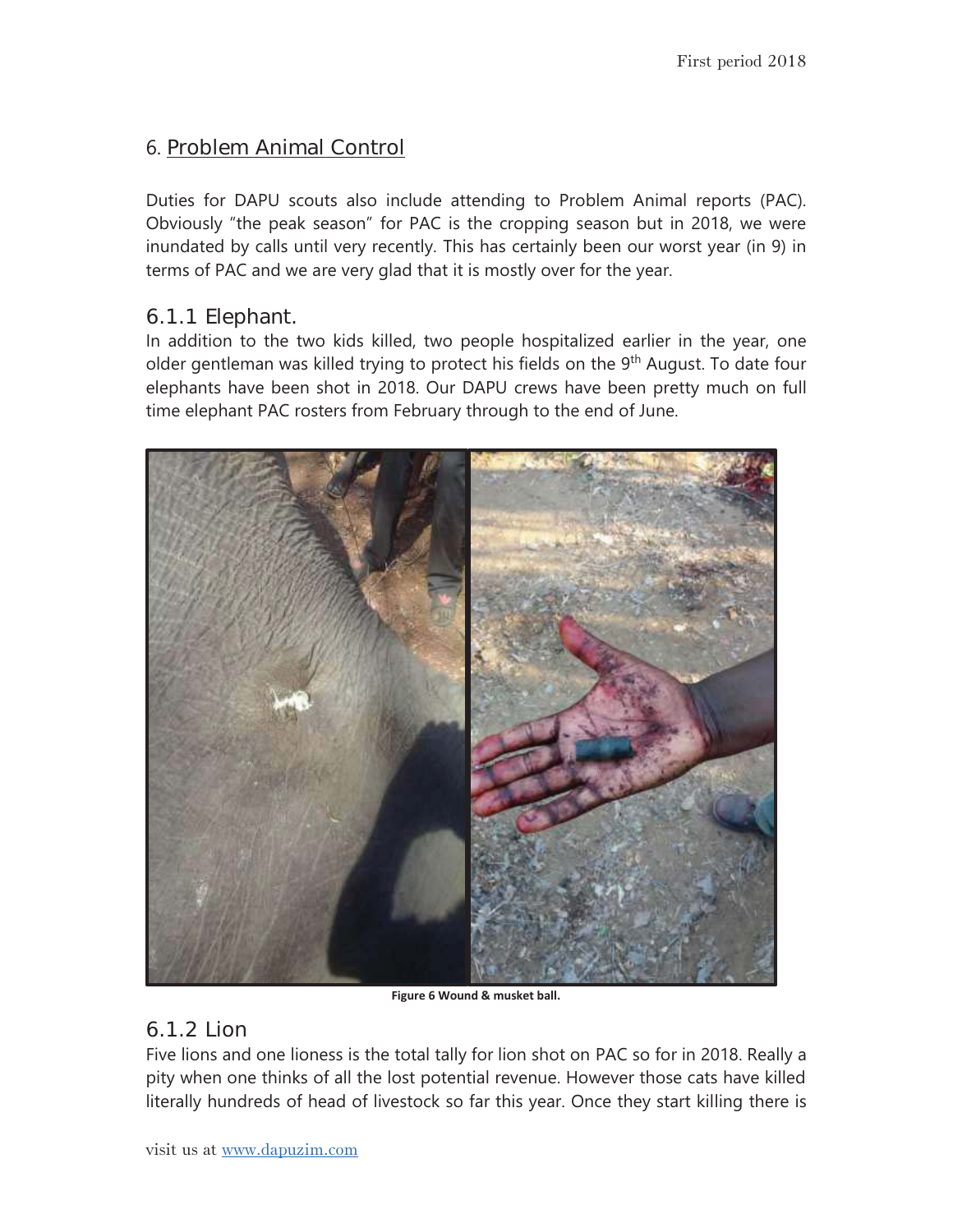not much one can do about it. The bright side to this though is that clearly the lion population is clearly extremely healthy!

#### 6.1.3Buffalo

No reported serious problems to date in 2018.

#### 6.1.4Crocodile

One kid seriously injured, but no one killed that we know of so far in 2018.

#### 6.1.5 Hippo

Two hippos in 2018 have had to be shot. Hippos continue to generally make a nuisance of themselves along the Mwantanda River in ward 1 and in ward 16 along the Manyame River. One cannot really make much of a defense for this fellow below.



**Figure 7 hippo bull in maize fields.**

## 7. Netting on the Zambezi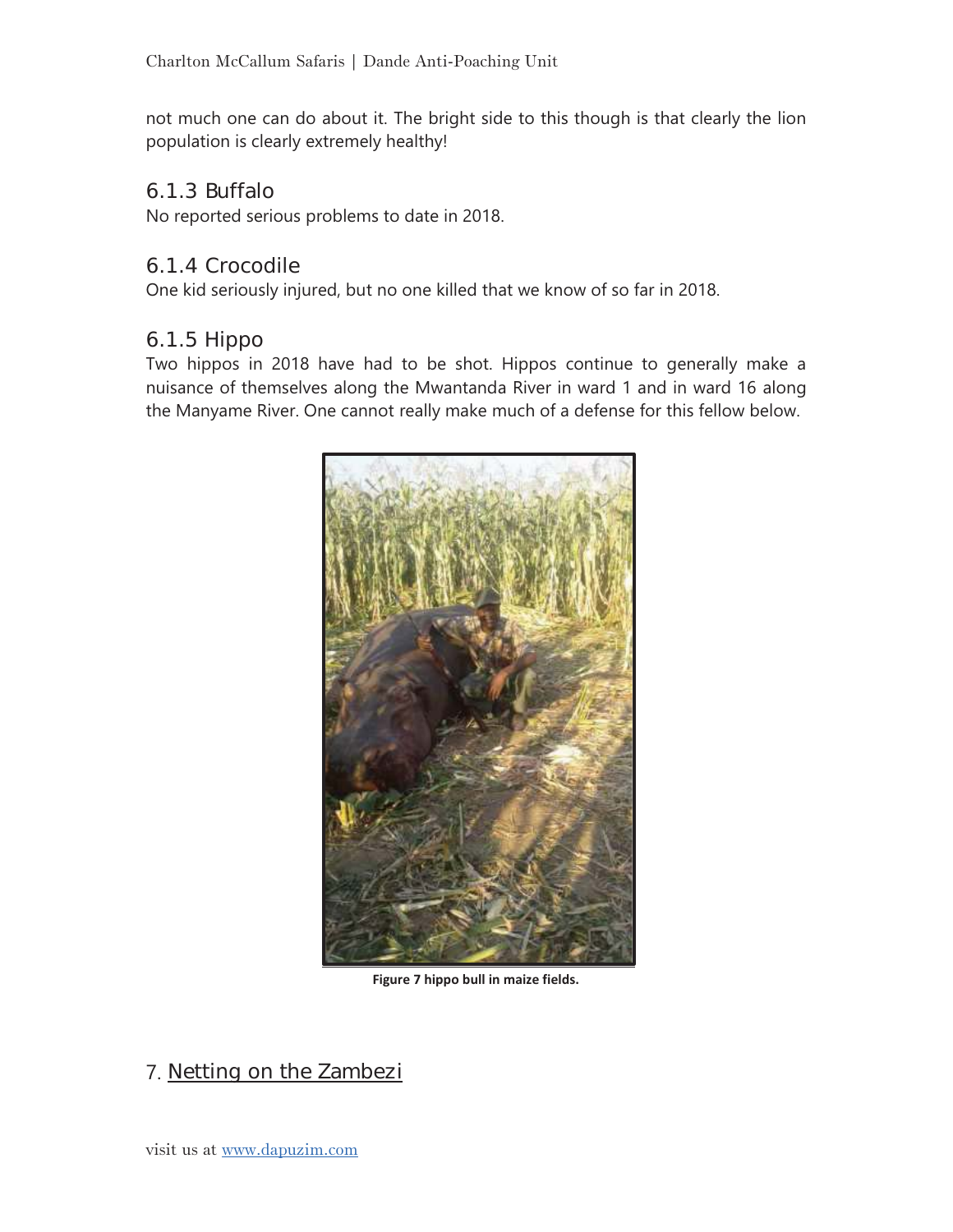DAPU will continue to contribute 200 liters of petrol per month toward efforts to eliminate all illegal fishing in a 50km stretch of the Zambezi River.

Due to heavy rains, and flooding, in February and March, netting was slow and that trend has continued through to present. Yes there is some netting, but nothing like it used to be.

#### 8. Goals for 2018

| 1.             | Continue<br>with<br>anti- $\ $<br>poaching patrols                                                            | Patrols have done well - we<br>have had the quietest year in<br>our history.                                   |
|----------------|---------------------------------------------------------------------------------------------------------------|----------------------------------------------------------------------------------------------------------------|
| 2.             | Early burning will start in Complete.<br>May or June, as soon as it<br>is dry enough.                         |                                                                                                                |
| 3.             | Schedule re – training of $1 - 30$ October.<br>scouts.                                                        |                                                                                                                |
| 4.             | 2018 uniforms and boots $-$<br>paid for not delivered.                                                        | To T<br>handed<br>be<br>out<br>on<br>graduation 30 <sup>th</sup> October.                                      |
| 5.             | If possible trade in one of<br>the older DAPU vehicles<br>for a newer one.                                    | Thanks to<br><b>DSC</b><br>F<br>and<br>specifically the Lubbock DSC<br>chapter More good news to<br>come soon! |
| 6              | Install second solar pump<br>in East by end of May.                                                           | Complete.                                                                                                      |
| 7 <sub>1</sub> | Carry out leopard and lion Complete.<br>survey $-$ buy 10 more trail<br>cams.                                 |                                                                                                                |
| 8.             | Sell two old tractors and<br>get one new one (vital for<br>new pipelines, firebreaks<br>amongst other things) | Done.                                                                                                          |
| 9.             | 6<br>new<br>GPS's<br>required<br>preferably<br>with<br>sat<br>tracking.                                       |                                                                                                                |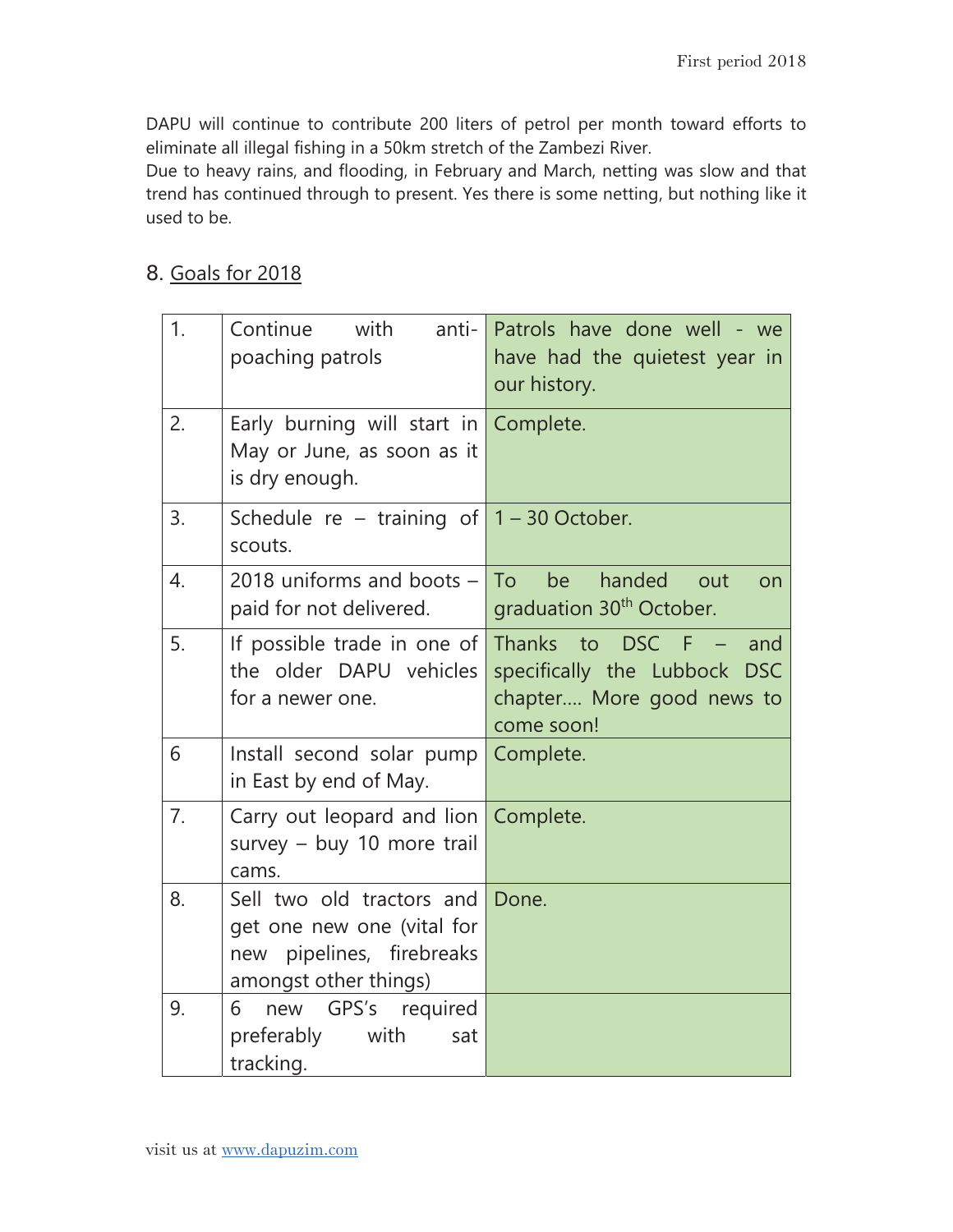## 9. Other News – "Hearts and Minds"

This does not appear in the DAPU budget, but obviously the local people in Dande are our partners, and often, unfortunately wildlife does not really fit into their plans. In fact wildlife can be a major nuisance and can be treated as such if one is not careful. People simply need to see value in wildlife. So Buzz and I have done a few bits and pieces for the communities nearest to us.

#### 9.1 Soccer and Netball tournaments.

These are FUN and also touch the youth in the communities. Zimbabwe has close to 90% unemployment and so lots and lots of young folk simply have very limited opportunities and not a great deal to look forward too. We sponsored 14 sets of uniform, soccer balls, prizes and three tournaments. Firstly the ward 1 and 2 teams play each other in separate tournaments – then the winners of ward 1 play the winners of ward 2 – the winning ladies netball and men's soccer will go through to the district finals.



**Figure 8 ward 1 ladies netball champs 2018.**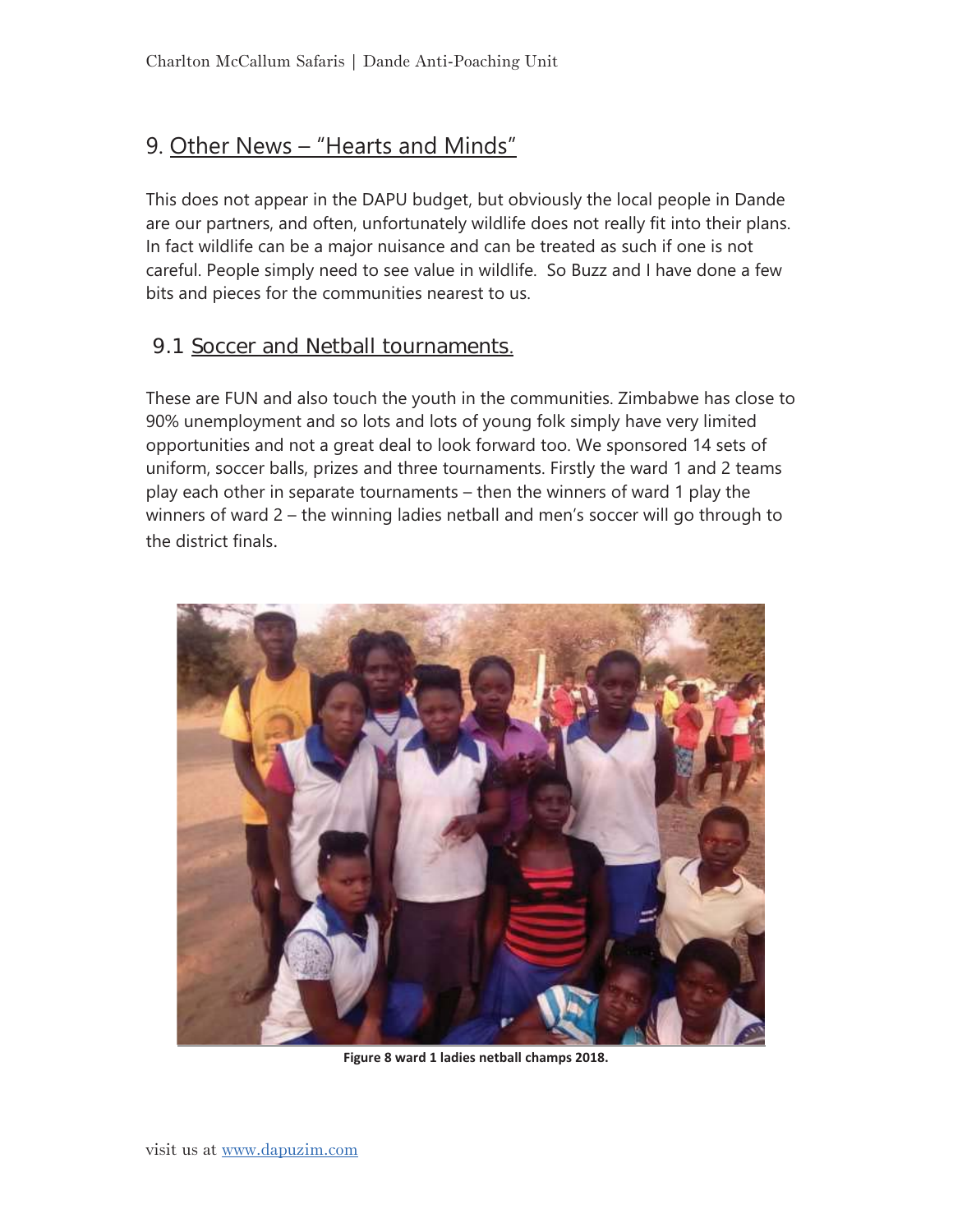

**Figure 9 Ward 1 men's soccer champs 2018.**

#### 9.2 Schools.

Kay Macdonald, persuaded Buzz and I to donate 30 x desks, a whole bunch of books and asked us to commit to completing a classroom block (\$10,000) at the closest school to our main camp - which we have done!



**Figure 10 Desks.**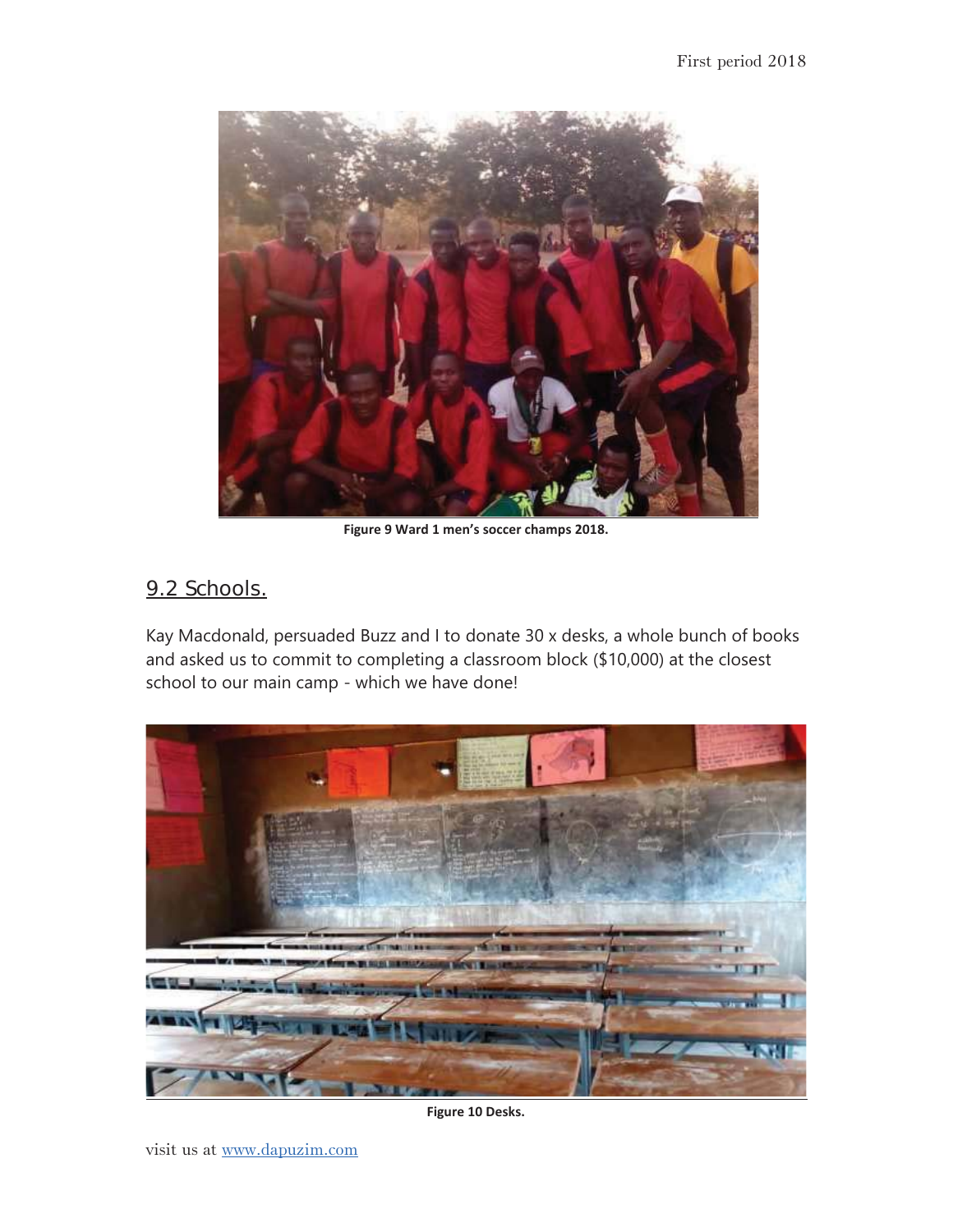

**Figure 11 Books**



**Figure 12 Kay with the local leadership.**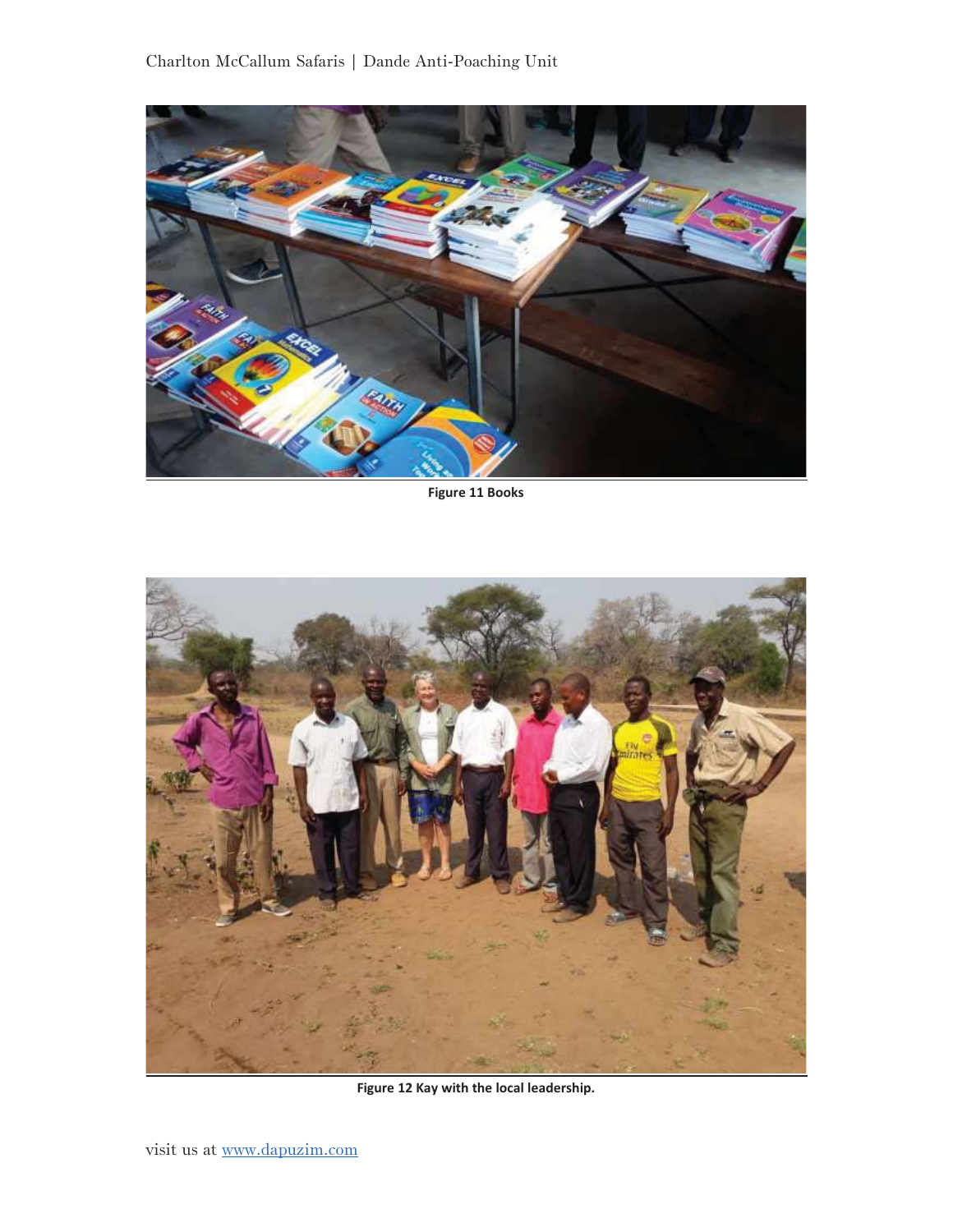

**Figure 13 The Barnes family sent over some toys for the kids!**

# 10. Flying for wildlife and others

We must also extend our profound thanks to:

10.1 Flying for Wildlife for their aerial patrols that are conducted on request. These are volunteer pilots in their own machines and they help us at NO cost to DAPU, which is tremendous. Richard Tennant, Hannes Scholtz and Edward Whitfield have all given extremely generously of their time and machines to DAPU. We are hoping to get them over to Dande in October and November again!

10.2 Trackit (again …Richard Tennant and Hannes Scholtz) who provide free, real time satellite monitoring of the two DAPU vehicles. This has really saved significantly on fuel and vehicle costs. Also of course we have been able to be much smarter with servicing, and positioning of vehicles.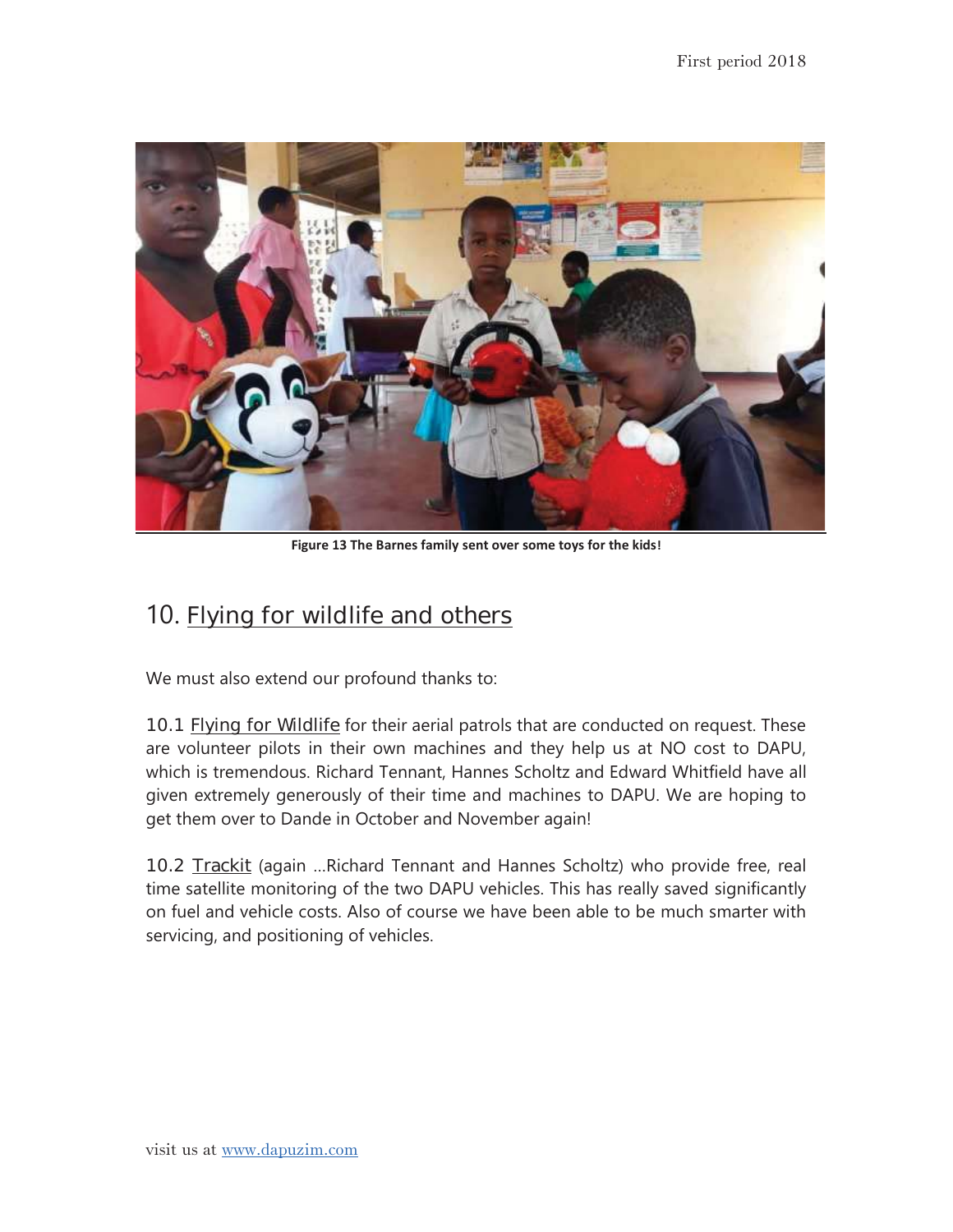## 11.0 Dallas Safari Club - Foundation and the DSC Lubbock Chapter.

Richard Cheatham of DSC – F informed us that our grant application for 2018 was successful and that DAPU would be given \$26,500.00!!! The money will be primarily spent on:

11.1 Solar water pumping solution for Usanga Usanga Parks camp in Dande and some renovations (doors, beds, painting).

11.2 a new Toyota Hilux to replace one of the older Landcruisers which we will sell and use the cash to augment the grant.

In our third period newsletter we will update everyone properly on exactly how the money was spent and we will account for the money in our end of year budget.

## 12.0 New Partners.

New Partners do not come along every day… especially in a country like Zimbabwe. DAPU has a good enough track record now that we have begun to attract a fair bit of attention. Both of the below partnerships are in their infancy, but we are confident that we will have more to report in the next newsletter.

## 12.1 The African Wildlife Foundation.

The AWF has come into Dande and their primary interest seems to be the Zimbabwe/ Mozambique corridors and helping CMS with the formation of conservancies within Dande North. To have AWF help consult and do all the paperwork for us is a HUGE bonus!

## 12.2 The Spanish Wildlife Authority / EU.

The Spanish are interested in sponsoring a new project called "the Euro Scout". This will enable DAPU to really move up into a bigger and more potent unit. They are also looking at collaring some elephant bulls (which will be very interesting), help fund some measures to reduce Human and Wildlife conflict and possibly even a Savannah aircraft for Arial surveillance. All exciting stuff, and to be honest without the help of these big institutions would remain just a dream!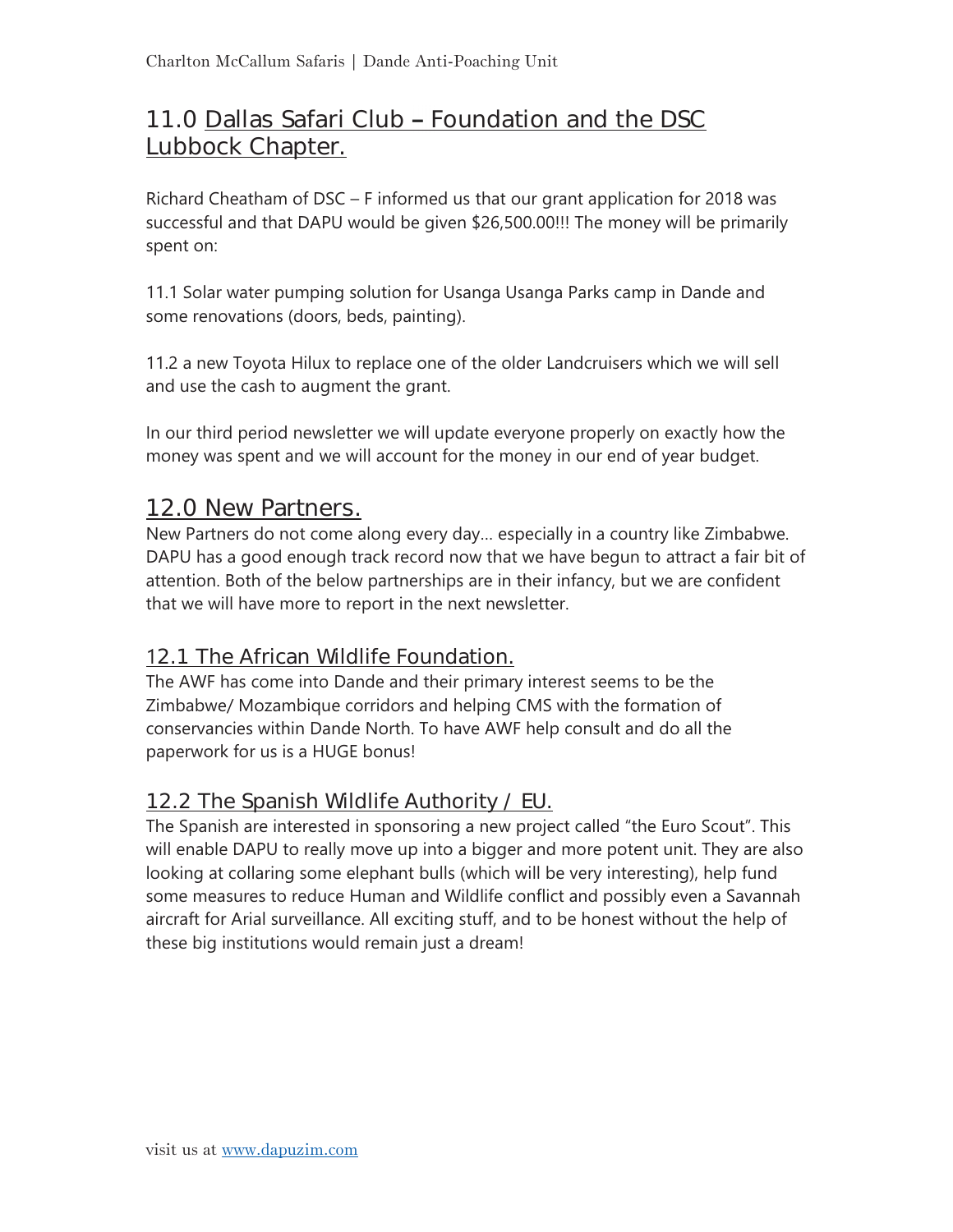## 13. Conservation Force

We continue to work hand in hand with John and Chrissie Jackson of Conservation Force. John and Chrissie are proud hunters and legends in the fight for our way of life and the wild places that we all love.

Conservation Force is a registered non – profit 501(c)(3) public foundation.

How to make a Tax Deductible donation.

Please make a check out to: Conservation Force

Mail to:

C/O John J. Jackson,III 3240 S. 1-10 SERVICE ROAD W. SUITE 200, METAIRIE, LOUISIANA 70001 USA

Check Ref: DAPU

Conservation Force Contact: JOHN J. JACKSON,III TEL :(504) 837 - 1233 FAX :(504) 837 – 1145 Email: Jjw-no@att.net Website: www.conservationforce.org



**Figure 14 Garmin In Reach - next on list!**